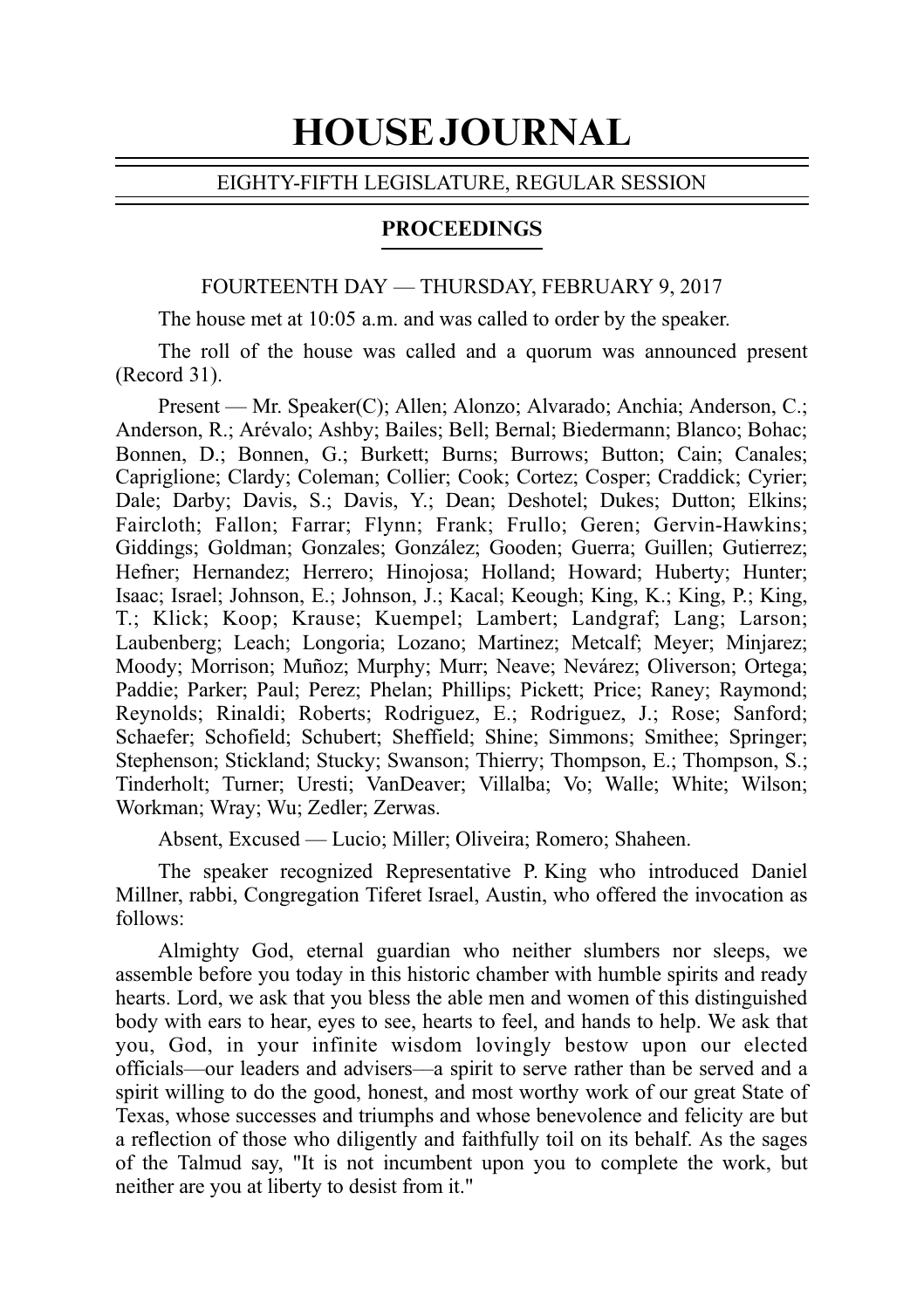As the esteemed members of this convocation consider the great responsibilities they have for their fellow citizens, as they reflect on the sacred trust they possess and the high hopes they carry, let them also know that they do not bear this awesome burden alone, as it says: Trust in the Lord with all your heart, and do not lean on your own understanding. In all your ways, acknowledge God, and God will make your paths straight.

May the integrity, kindness, wisdom, and good heart of this stalwart body of friends shine forth for all to see and emulate, and through their faithful efforts may this verse be fulfilled: "But let justice well up like a river, righteousness like an unfailing stream." Kayein yehi ratzon, so may it be God's will. And let us say Amen.

The speaker recognized Representative Hefner who led the house in the pledges of allegiance to the United States and Texas flags.

#### **LEAVES OF ABSENCE GRANTED**

The following members were granted leaves of absence for today because of important business in the district:

Lucio on motion of Hernandez.

Miller on motion of Sheffield.

Oliveira on motion of Cortez.

Romero on motion of Neave.

Shaheen on motion of Schofield.

(Lang in the chair)

#### **MESSAGE FROM THE SENATE**

A message from the senate was received at this time (see the addendum to the daily journal, Messages from the Senate, Message No. 1).

# **LEAVE OF ABSENCE GRANTED**

The following member was granted leave of absence for the remainder of today because of important business in the district:

Huberty on motion of Roberts.

#### **HRi336 - ADOPTED (by Gonza´lez)**

Representative González moved to suspend all necessary rules to take up and consider at this time **HR 336**.

The motion prevailed.

The following resolution was laid before the house:

HR 336, Recognizing the Texas Seed Trade Association, the Texas Sorghum Association, and the Texas Grain Sorghum Producers Board on the occasion of their legislative conference on February 9, 2017.

**HR** 336 was read and was adopted.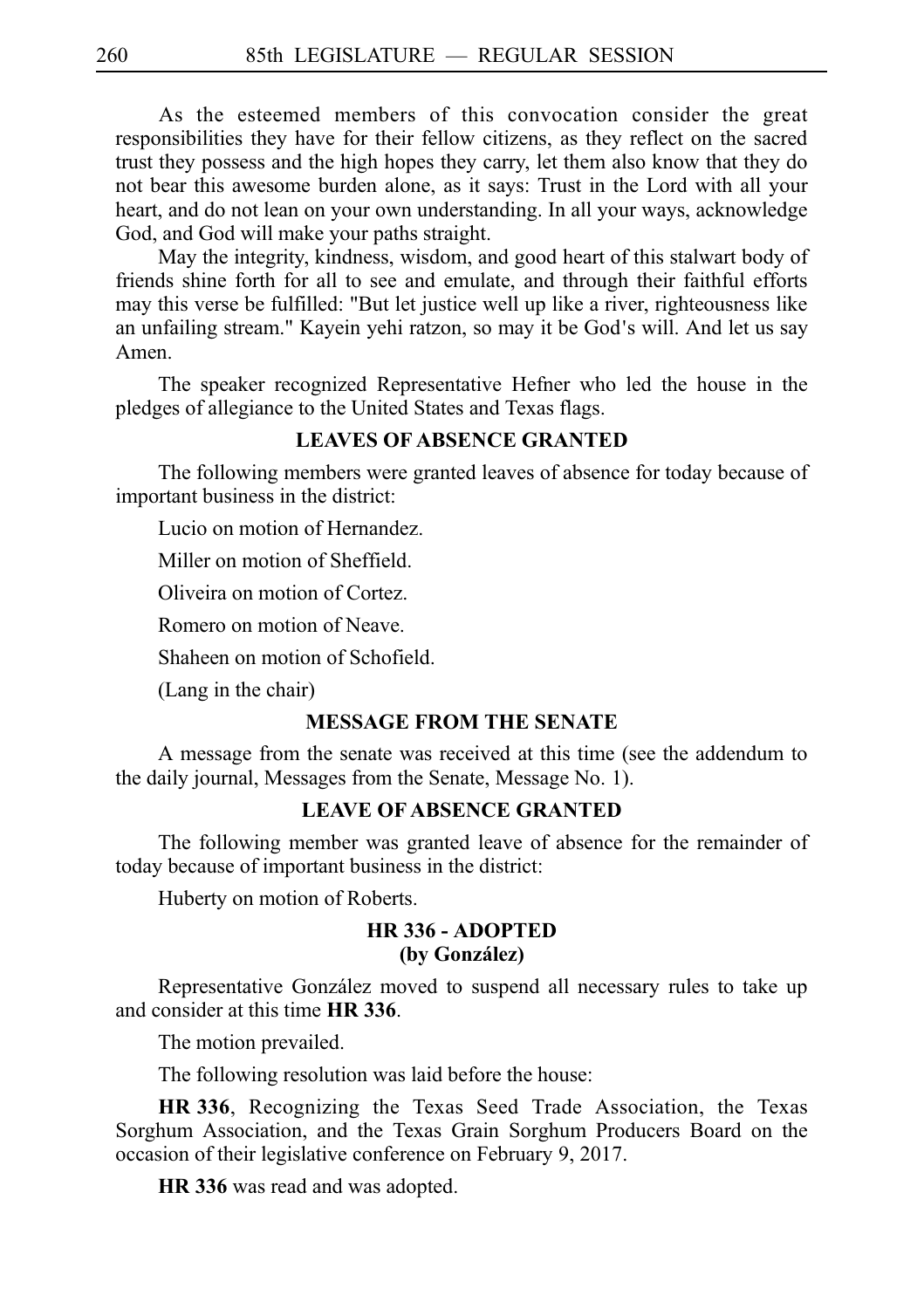On motion of Representatives Springer, C. Anderson, and K. King, the names of all the members of the house were added to HR 336 as signers thereof.

## **CAPITOL PHYSICIAN**

The chair recognized Representative Howard who presented Dr. Brynna Connor of Austin as the "Doctor for the Day."

The house welcomed Dr. Connor and thanked her for her participation in the Physician of the Day Program sponsored by the Texas Academy of Family Physicians.

# **HRi179 - ADOPTED (by Guerra)**

Representative Guerra moved to suspend all necessary rules to take up and consider at this time **HR 179**.

The motion prevailed.

The following resolution was laid before the house:

**HR 179**, Recognizing February 9, 2017, as South Texas ISD Day at the State Capitol.

**HR 179** was read and was adopted.

On motion of Representatives Guillen, Muñoz, and Longoria, the names of all the members of the house were added to **HR 179** as signers thereof.

# **INTRODUCTION OF GUESTS**

The chair recognized Representative Guerra who introduced representatives of South Texas Independent School District.

# **HRi330 - ADOPTED (by Darby)**

Representative Darby moved to suspend all necessary rules to take up and consider at this time **HR** 330.

The motion prevailed.

The following resolution was laid before the house:

**HR** 330, Recognizing February 9, 2017, as Texas Food Bank Day at the State Capitol.

**HR** 330 was read and was adopted.

On motion of Representatives Landgraf and Price, the names of all the members of the house were added to HR 330 as signers thereof.

#### **SCRi15 - ADOPTED (Cyrier - House Sponsor)**

Representative Cyrier moved to suspend all necessary rules to take up and consider at this time **SCR 15**.

The motion prevailed.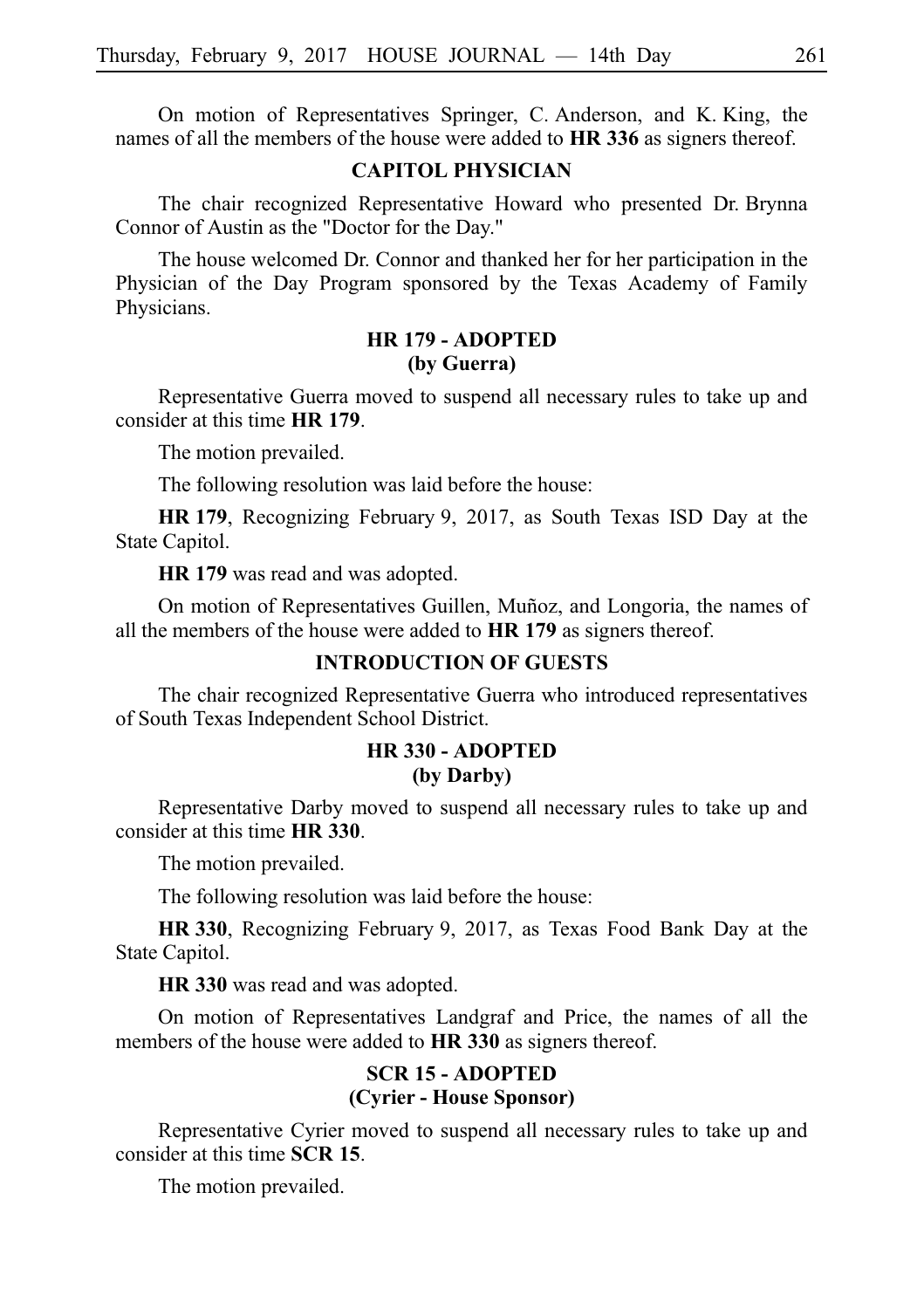The following resolution was laid before the house:

**SCR 15.** Granting the legislature permission to adjourn for more than three days during the period beginning on Wednesday, February 8, 2017, and ending on Monday, February 13, 2017.

**SCR 15** was read and was adopted by (Record 32): 138 Yeas, 0 Nays, 2 Present, not voting.

Yeas — Allen; Alonzo; Alvarado; Anchia; Anderson, C.; Anderson, R.; Are´valo; Ashby; Bailes; Bell; Bernal; Biedermann; Blanco; Bohac; Bonnen, D.; Bonnen, G.; Burkett; Burns; Burrows; Button; Cain; Canales; Capriglione; Clardy; Coleman; Collier; Cook; Cortez; Craddick; Cyrier; Dale; Darby; Davis, S.; Davis, Y.; Dean; Deshotel; Dukes; Dutton; Faircloth; Fallon; Farrar; Flynn; Frank; Frullo; Geren; Gervin-Hawkins; Giddings; Goldman; Gonzales; González; Gooden; Guerra; Guillen; Gutierrez; Hefner; Hernandez; Herrero; Hinojosa; Holland; Howard; Hunter; Isaac; Israel; Johnson, E.; Johnson, J.; Kacal; Keough; King, K.; King, P.; King, T.; Klick; Koop; Krause; Kuempel; Lambert; Landgraf; Larson; Laubenberg; Leach; Longoria; Lozano; Martinez; Metcalf; Meyer; Minjarez; Moody; Morrison; Muñoz; Murphy; Murr; Neave; Nevárez; Oliverson; Ortega; Paddie; Parker; Paul; Perez; Phelan; Phillips; Pickett; Price; Raney; Raymond; Reynolds; Rinaldi; Roberts; Rodriguez, E.; Rodriguez, J.; Rose; Sanford; Schaefer; Schofield; Schubert; Sheffield; Shine; Simmons; Smithee; Springer; Stephenson; Stucky; Swanson; Thierry; Thompson, E.; Thompson, S.; Turner; Uresti; VanDeaver; Villalba; Vo; Walle; White; Wilson; Workman; Wray; Wu; Zedler; Zerwas.

Present, not voting — Mr. Speaker; Lang(C).

Absent, Excused — Huberty; Lucio; Miller; Oliveira; Romero; Shaheen.

Absent — Cosper; Elkins; Stickland; Tinderholt.

(Speaker in the chair)

#### **DEAN OF THE TEXAS HOUSE OF REPRESENTATIVES**

The speaker laid before the house and had read the following statement:

The Honorable Tom Craddick, as the longest continuously serving member of the Texas House, is recognized as the dean of the Texas House of Representatives. Dean Craddick has continuously served in the Texas House since the 61st Legislature in 1969, with the result that he has served in over a quarter of the meetings of the Texas House of Representatives since statehood in 1845.

#### **SPEAKER PRO TEMPORE APPOINTED**

The speaker laid before the house and had read the following statement:

Pursuant to Rule 1, Section 10 of the House Rules, I appoint the Honorable Dennis Bonnen of Brazoria County to serve as Speaker Pro Tempore of the Texas House of Representatives, 85th Legislature.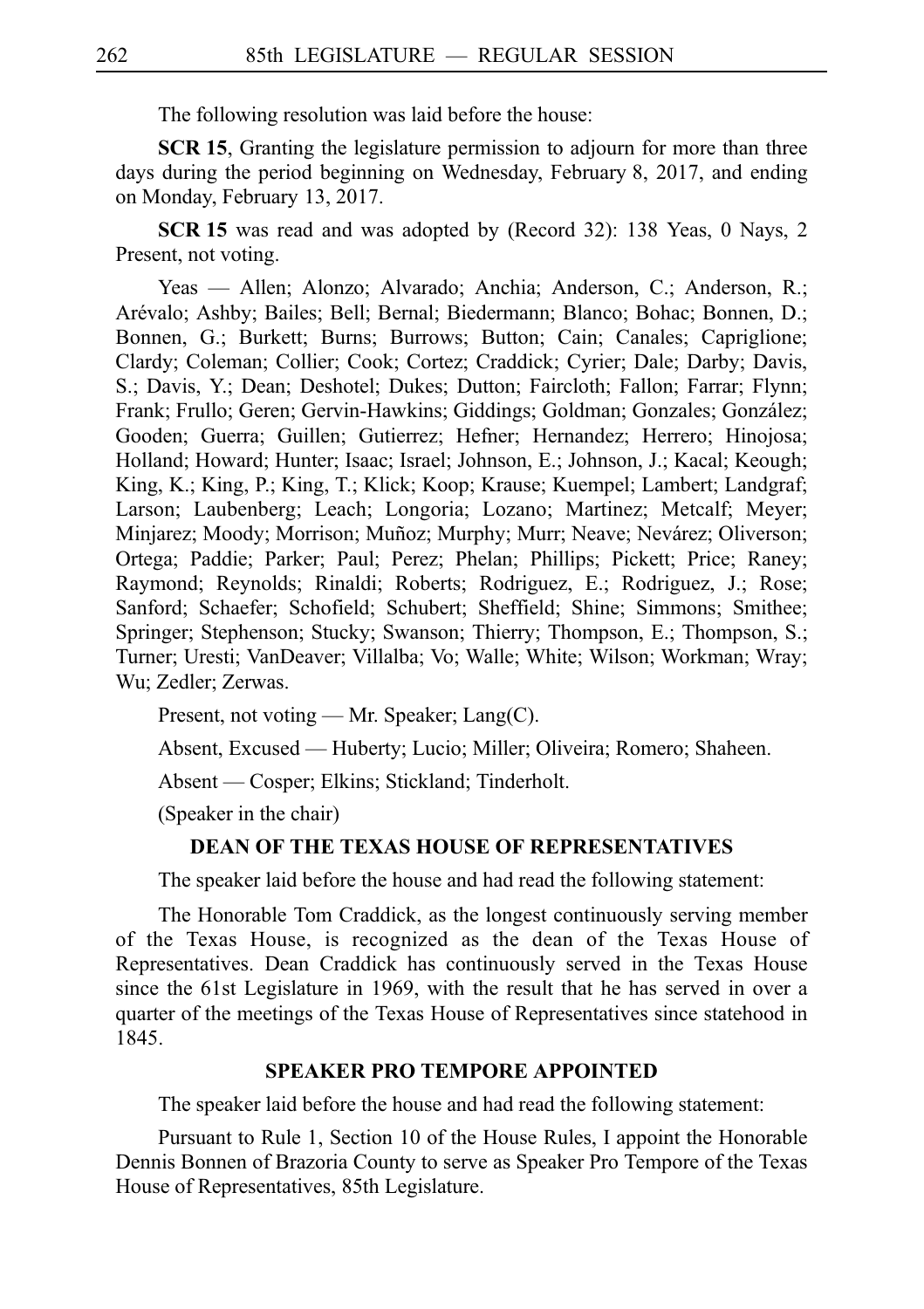## **STANDING COMMITTEES APPOINTED**

Speaker Straus appointed the following standing committees of the house:

## **COMMITTEE ON AGRICULTURE AND LIVESTOCK**

T. King, chair; González, vice-chair.

Seniority appointments: Burrows and González.

Speaker appointments: C. Anderson, Cyrier, Rinaldi, and Stucky.

# **COMMITTEE ON APPROPRIATIONS**

Zerwas, chair; Longoria, vice-chair.

Seniority appointments: Ashby, S. Davis, Dukes, Giddings, Gonzales, Howard, Longoria, Muñoz, Sheffield, Simmons, Walle, and Zerwas.

Speaker appointments: G. Bonnen, Capriglione, Cosper, Dean, González, Koop, Miller, Perez, Phelan, Raney, Roberts, J. Rodriguez, Rose, VanDeaver, and Wu.

## **COMMITTEE ON BUSINESS AND INDUSTRY**

Oliveira, chair; Shine, vice-chair.

Seniority appointments: Collier and Shine.

Speaker appointments: Romero, Stickland, Villalba, and Workman.

#### **COMMITTEE ON CALENDARS**

Hunter, chair; Howard, vice-chair.

Speaker appointments: Alonzo, Ashby, Cook, S. Davis, Geren, Giddings, Kacal, K. King, Koop, Nevárez, Paddie, Phelan, and Rose.

# **COMMITTEE ON CORRECTIONS**

White, chair; Allen, vice-chair.

Seniority appointments: Tinderholt and White.

Speaker appointments: S. Davis, Romero, Sanford, and Schaefer.

# **COMMITTEE ON COUNTY AFFAIRS**

Coleman, chair; Springer, vice-chair.

Seniority appointments: Stickland.

Speaker appointments: Biedermann, Hunter, Neave, Roberts, Thierry, and Uresti.

#### **COMMITTEE ON CRIMINAL JURISPRUDENCE**

Moody, chair; Hunter, vice-chair.

Seniority appointments: Gervin-Hawkins and Moody.

Speaker appointments: Canales, Hefner, Lang, and Wilson.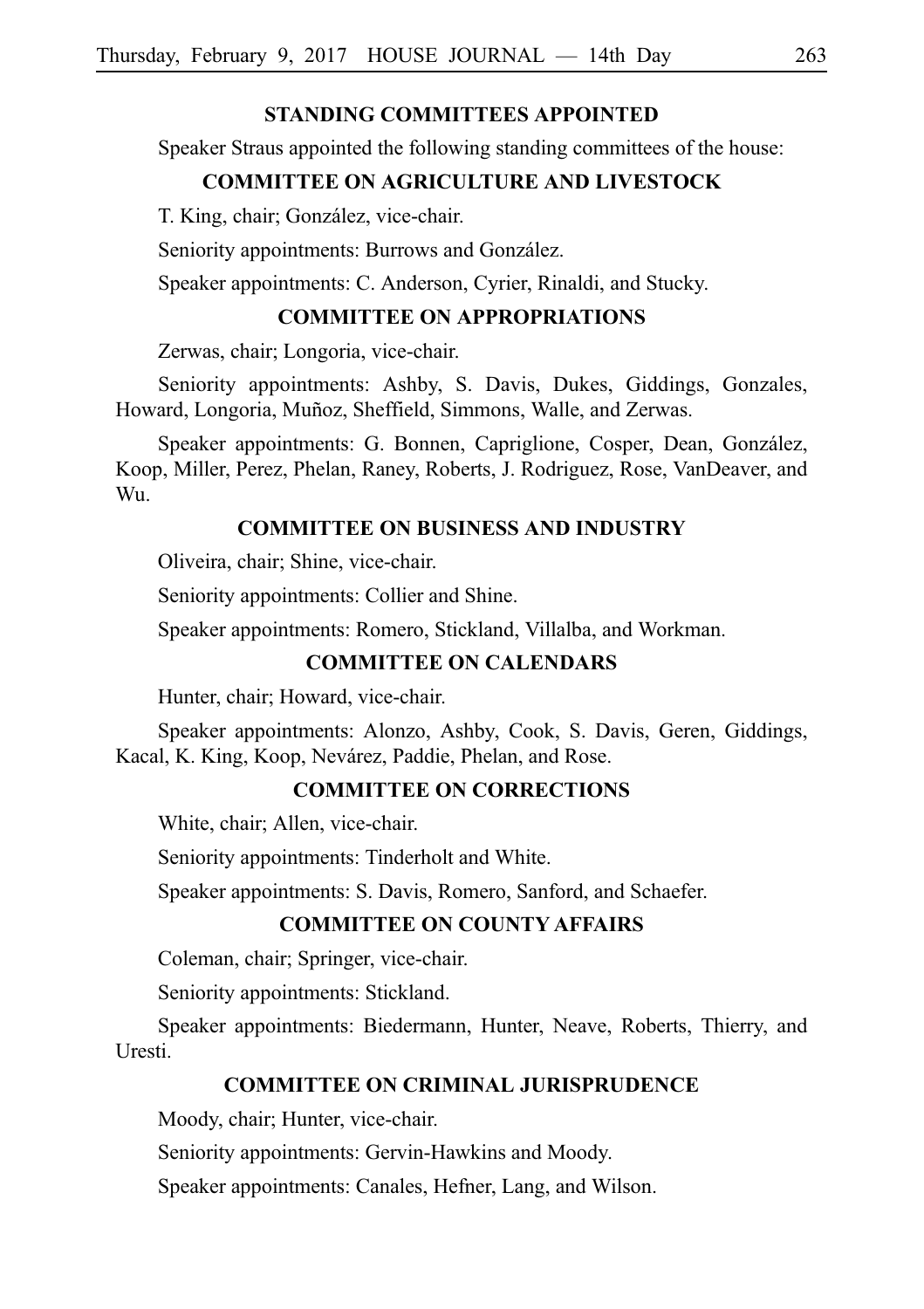## **COMMITTEE ON CULTURE, RECREATION, AND TOURISM**

Frullo, chair; Faircloth, vice-chair.

Seniority appointments: Fallon and Krause.

Speaker appointments: D. Bonnen, Gervin-Hawkins, and Martinez.

# **COMMITTEE ON DEFENSE AND VETERANS** '**AFFAIRS**

Gutierrez, chair; Blanco, vice-chair.

Seniority appointments: Arévalo and Lambert.

Speaker appointments: Cain, Flynn, and Wilson.

# **COMMITTEE ON ECONOMIC AND SMALL BUSINESS DEVELOPMENT**

Button, chair; Vo, vice-chair.

Seniority appointments: Button, Leach, and Villalba.

Speaker appointments: Bailes, Deshotel, Hinojosa, Metcalf, and Ortega.

# **COMMITTEE ON ELECTIONS**

Laubenberg, chair; Israel, vice-chair.

Seniority appointments: Israel and Swanson.

Speaker appointments: R. Anderson, Fallon, Larson, and Reynolds.

# **COMMITTEE ON ENERGY RESOURCES**

Darby, chair; C. Anderson, vice-chair.

Seniority appointments: C. Anderson, Craddick, Darby, Isaac, and P. King.

Speaker appointments: G. Bonnen, Canales, Clardy, Guerra, Lambert, Landgraf, Schubert, and Walle.

#### **COMMITTEE ON ENVIRONMENTAL REGULATION**

Pickett, chair; E. Thompson, vice-chair.

Seniority appointments: Kacal, Lozano, and Reynolds.

Speaker appointments: Cyrier, Dale, Landgraf, and E. Rodriguez.

# **COMMITTEE ON GENERAL INVESTIGATING AND ETHICS**

S. Davis, chair; Moody, vice-chair.

Speaker appointments: Capriglione, Nevárez, Price, Shine, and Turner.

# **COMMITTEE ON GOVERNMENT TRANSPARENCY AND OPERATION**

Elkins, chair; Capriglione, vice-chair.

Seniority appointments: Shaheen.

Speaker appointments: Gonzales, Lucio, Tinderholt, and Uresti.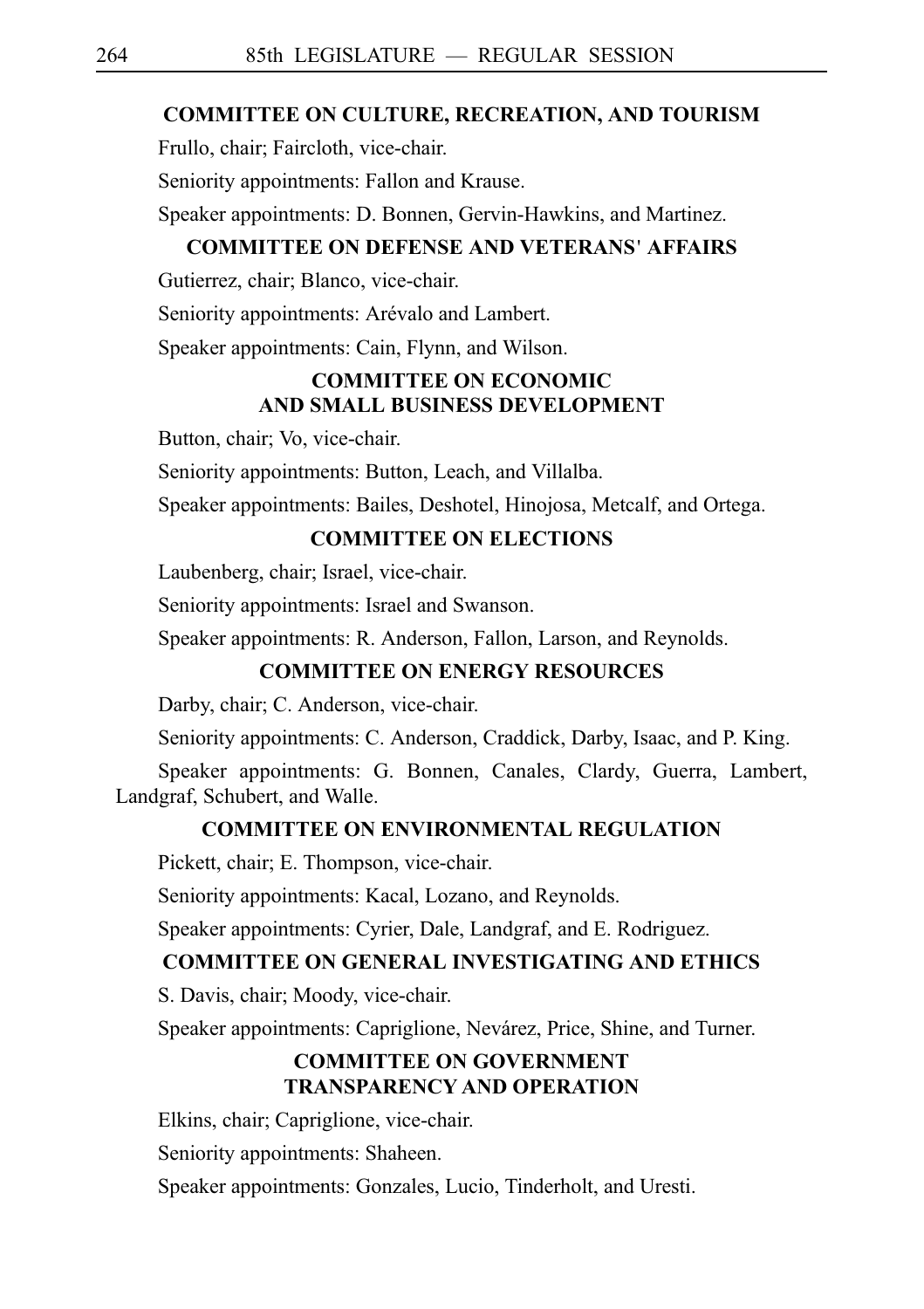## **COMMITTEE ON HIGHER EDUCATION**

Lozano, chair; Raney, vice-chair.

Seniority appointments: Alonzo, Alvarado, and Morrison.

Speaker appointments: Button, Clardy, Howard, and Turner.

# **COMMITTEE ON HOMELAND SECURITY AND PUBLIC SAFETY**

P. King, chair; Nevárez, vice-chair.

Seniority appointments: Metcalf, Nevárez, and Schaefer.

Speaker appointments: Burns, Hinojosa, Holland, J. Johnson, and Wray.

# **COMMITTEE ON HOUSE ADMINISTRATION**

Geren, chair; VanDeaver, vice-chair.

Speaker appointments: Bernal, Cyrier, Goldman, Hinojosa, Howard, Oliverson, Raney, Schubert, and Vo.

# **COMMITTEE ON HUMAN SERVICES**

Raymond, chair; Frank, vice-chair.

Seniority appointments: Keough, Klick, and Rose.

Speaker appointments: Miller, Minjarez, Swanson, and Wu.

# **COMMITTEE ON INSURANCE**

Phillips, chair; Muñoz, vice-chair.

Seniority appointments: Sanford, Turner, and Vo.

Speaker appointments: R. Anderson, Gooden, Oliverson, and Paul.

# **COMMITTEE ON INTERNATIONAL TRADE AND INTERGOVERNMENTAL AFFAIRS**

Anchia, chair; Keough, vice-chair.

Speaker appointments: Dukes, Ortega, Parker, Shaheen, and White.

# **COMMITTEE ON INVESTMENTS AND FINANCIAL SERVICES**

Parker, chair; Stephenson, vice-chair.

Seniority appointments: Parker and Stephenson.

Speaker appointments: Burrows, Dean, Holland, E. Johnson, and Longoria.

#### **COMMITTEE ON JUDICIARY AND CIVIL JURISPRUDENCE**

Smithee, chair; Farrar, vice-chair.

Seniority appointments: Laubenberg, Rinaldi, and Schofield.

Speaker appointments: Gutierrez, Hernandez, Murr, and Neave.

#### **COMMITTEE ON JUVENILE JUSTICE AND FAMILY ISSUES**

Dutton, chair; Dale, vice-chair.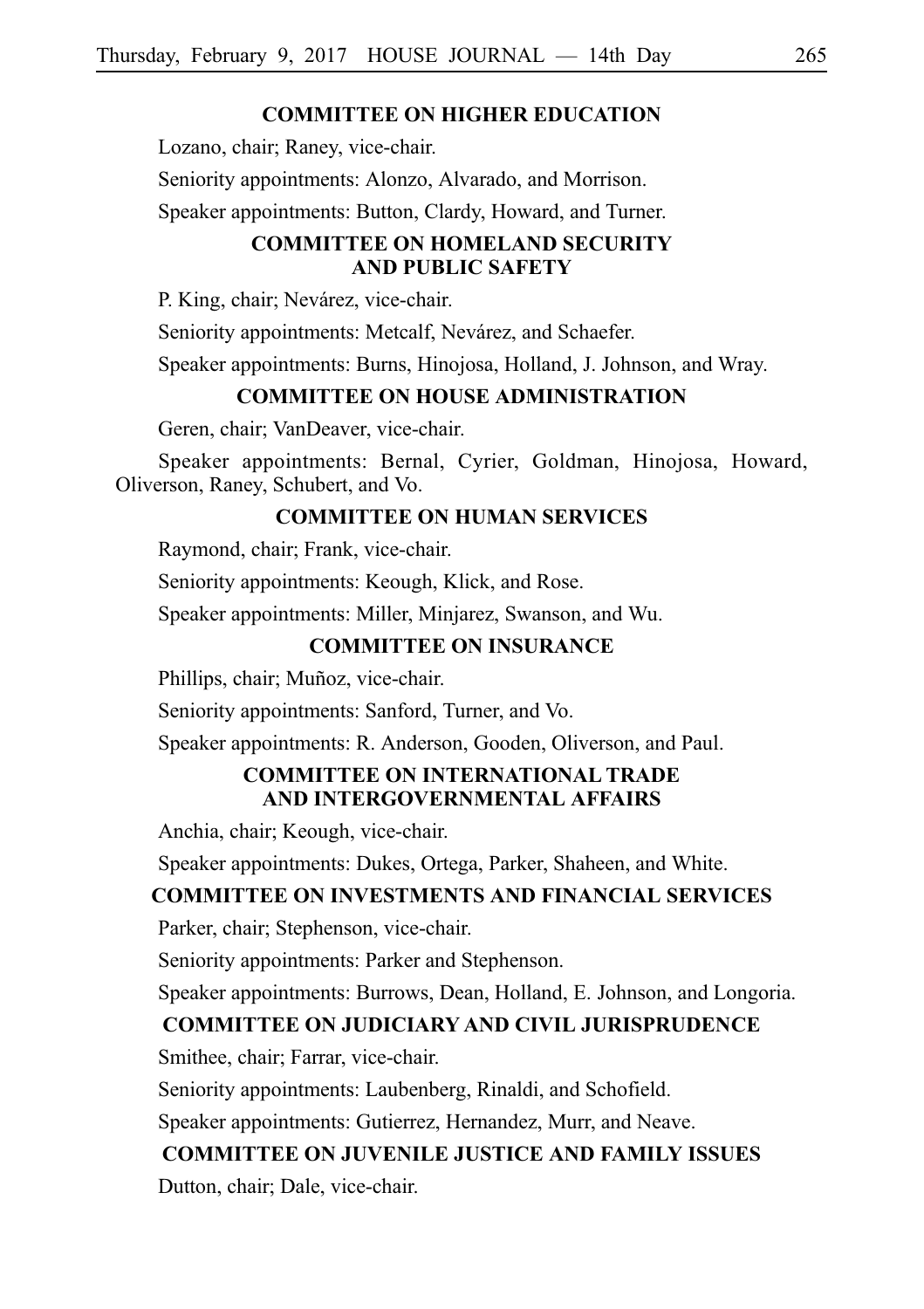Seniority appointments: Cain.

Speaker appointments: Biedermann, Moody, Schofield, and Thierry.

#### **COMMITTEE ON LAND AND RESOURCE MANAGEMENT**

Herrero, chair; Bell, vice-chair.

Seniority appointments: Bell.

Speaker appointments: Bailes, Blanco, Faircloth, Krause, and Stucky.

# **COMMITTEE ON LICENSING AND ADMINISTRATIVE PROCEDURES**

Kuempel, chair; Guillen, vice-chair.

Seniority appointments: Guillen, Hernandez, and Herrero.

Speaker appointments: Frullo, Geren, Goldman, Paddie, and S. Thompson.

# **COMMITTEE ON LOCAL AND CONSENT CALENDARS**

S. Thompson, chair; Clardy, vice-chair.

Speaker appointments: Burkett, Capriglione, Collier, Dean, Frank, Gonzales, Landgraf, Longoria, Minjarez, Murr, and Simmons.

#### **COMMITTEE ON NATURAL RESOURCES**

Larson, chair; Phelan, vice-chair.

Seniority appointments: T. King, Larson, Lucio, and Price.

Speaker appointments: Ashby, Burns, Frank, Kacal, Nevárez, and Workman.

## **COMMITTEE ON PENSIONS**

Flynn, chair; Alonzo, vice-chair.

Seniority appointments: Flynn and J. Rodriguez.

Speaker appointments: Anchia, Hefner, Huberty, and Paul.

#### **COMMITTEE ON PUBLIC EDUCATION**

Huberty, chair; Bernal, vice-chair.

Seniority appointments: Allen, Deshotel, Dutton, and Gooden.

Speaker appointments: Bohac, K. King, Koop, Meyer, and VanDeaver.

# **COMMITTEE ON PUBLIC HEALTH**

Price, chair; Sheffield, vice-chair.

Seniority appointments: Burkett, Coleman, Guerra, and Zedler.

Speaker appointments: Arévalo, Collier, Cortez, Klick, and Oliverson.

# **COMMITTEE ON REDISTRICTING**

Burkett, chair; E. Johnson, vice-chair.

Speaker appointments: Darby, Hernandez, Martinez, Metcalf, Parker, E. Rodriguez, and Springer.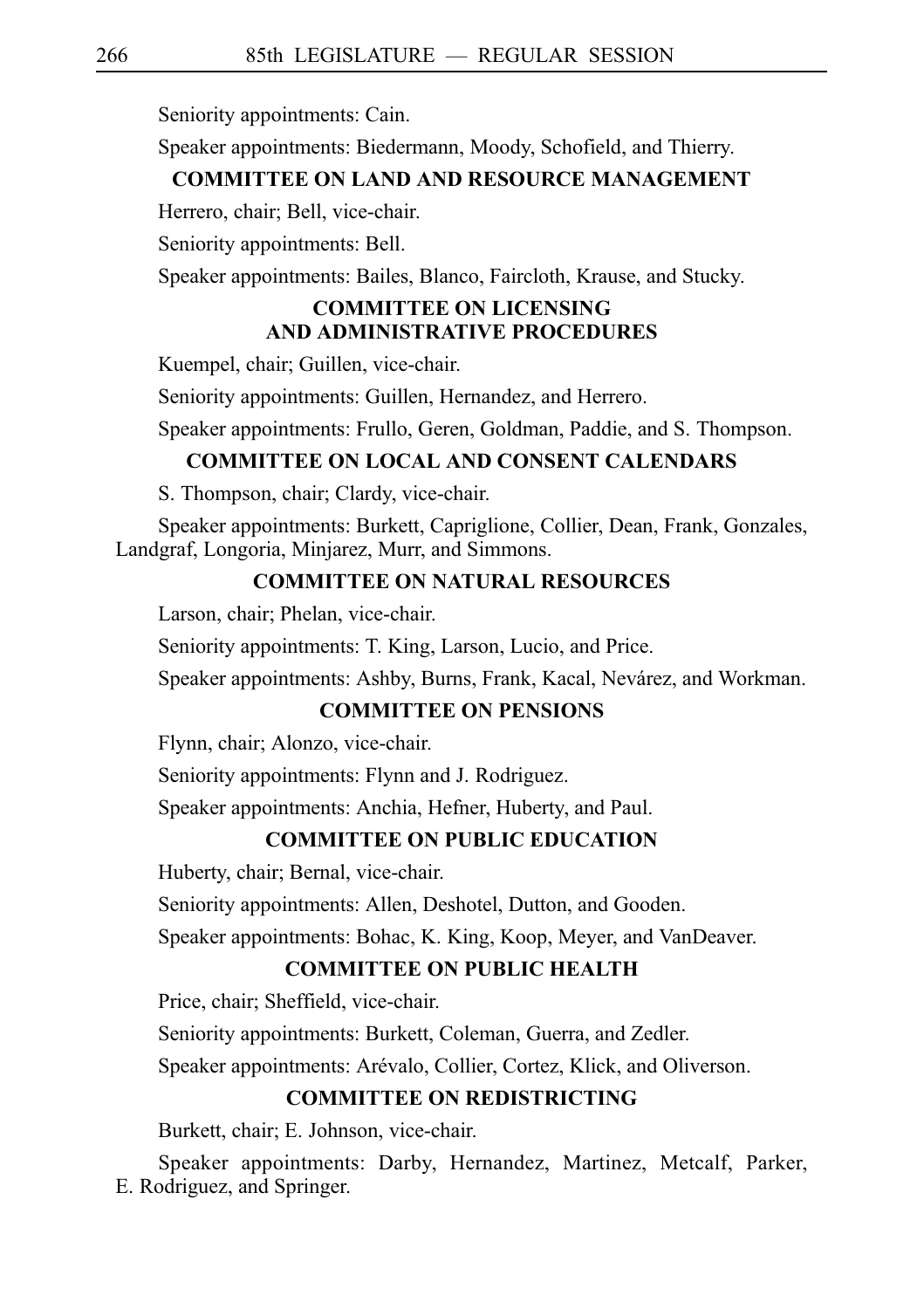#### **COMMITTEE ON RULES AND RESOLUTIONS**

Lucio, chair; Kacal, vice-chair.

Speaker appointments: Arévalo, Bailes, Burns, Faircloth, Gervin-Hawkins, Paul, Romero, Sheffield, and Wray.

### **COMMITTEE ON SPECIAL PURPOSE DISTRICTS**

Murphy, chair; Perez, vice-chair.

Seniority appointments: Lang.

Speaker appointments: Bell, Cortez, Cosper, and Schubert.

#### **COMMITTEE ON STATE AFFAIRS**

Cook, chair; Giddings, vice-chair.

Seniority appointments: Cook, Farrar, Oliveira, E. Rodriguez, and Smithee.

Speaker appointments: Craddick, Geren, Guillen, K. King, Kuempel, Meyer, and Paddie.

# **COMMITTEE ON TRANSPORTATION**

Morrison, chair; Martinez, vice-chair.

Seniority appointments: Y. Davis, Martinez, Phillips, Pickett, and S. Thompson.

Speaker appointments: Burkett, Goldman, Israel, Minjarez, Simmons, E. Thompson, and Wray.

#### **COMMITTEE ON URBAN AFFAIRS**

Alvarado, chair; Leach, vice-chair.

Seniority appointments: Bernal and J. Johnson.

Speaker appointments: Elkins, Isaac, and Zedler.

# **COMMITTEE ON WAYS AND MEANS**

D. Bonnen, chair; Y. Davis, vice-chair.

Seniority appointments: Bohac, E. Johnson, Murphy, and Raymond.

Speaker appointments: Darby, Murr, Shine, Springer, and Stephenson.

# **PROCLAMATION BY THE SPEAKER SELECT COMMITTEE ON STATE AND FEDERAL POWER AND RESPONSIBILITY**

The speaker laid before the house and had read the following proclamation:

Pursuant to Rule 1, Section 16 of the House Rules, I, Joe Straus, speaker of the Texas House of Representatives, create the Select Committee on State and Federal Power and Responsibility.

This committee shall monitor actions of the federal government, including federal legislation and regulations that require or advise that states take certain actions or pass legislation or the actions of the federal government in providing or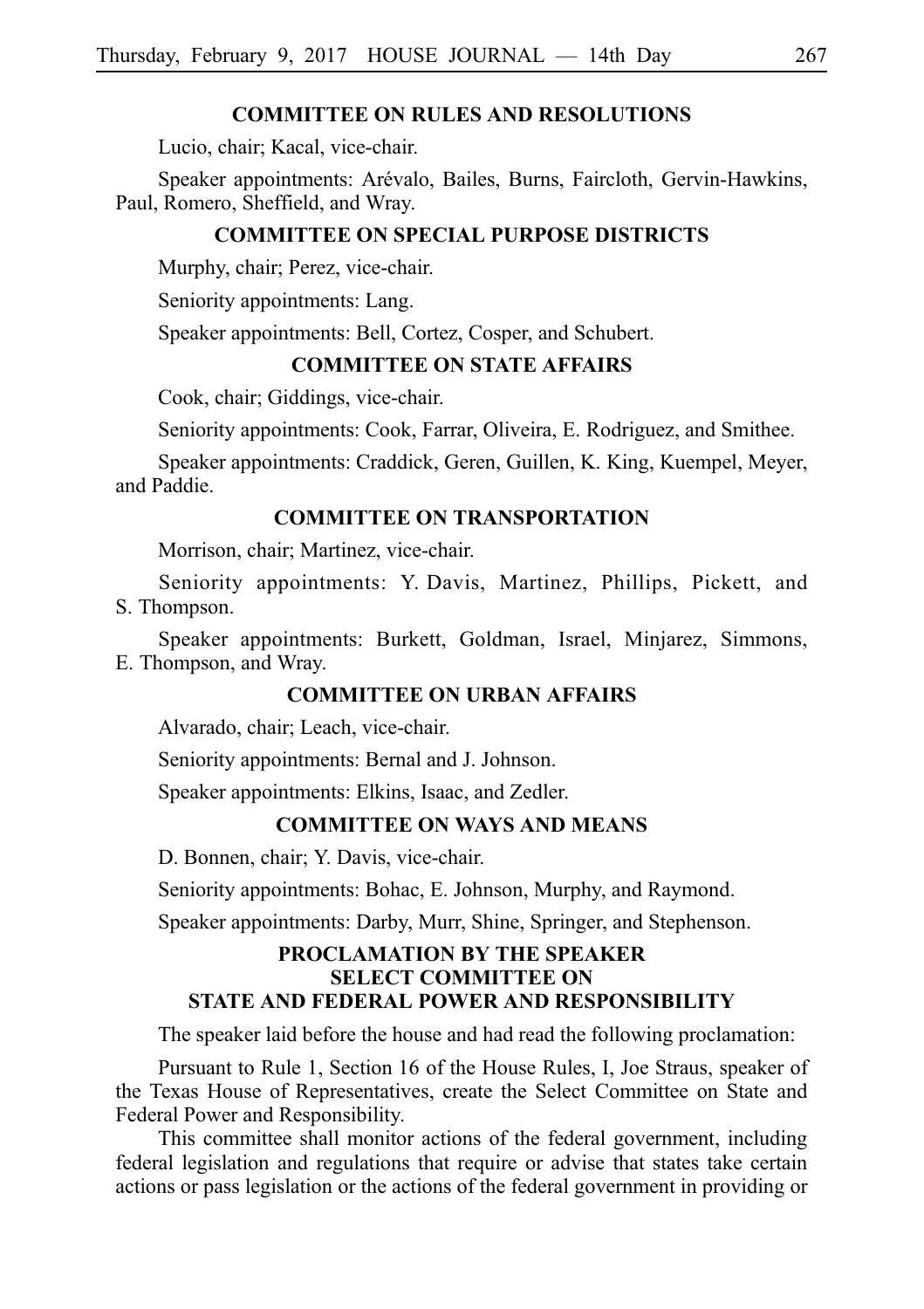failing to provide services to this state. The committee may assess the economic impact on the state of the federal government actions or inactions. The committee may also consider issues related to the federal budget and its impact on Texas. The committee shall examine unfunded federal mandates and their impact on the state. The committee shall also consider proposals to amend the United States **Constitution** 

The committee shall have nine members. The following members are hereby appointed to the Select Committee on State and Federal Power and Responsibility: Darby, chair; Murr, vice-chair; Anchia, Gonzales, E. Johnson, K. King, Paddie, S. Thompson, and Turner.

# **PROCLAMATION BY THE SPEAKER SELECT COMMITTEE ON TEXAS PORTS, INNOVATION, AND INFRASTRUCTURE**

The speaker laid before the house and had read the following proclamation:

Pursuant to Rule 1, Section 16 of the House Rules, I, Joe Straus, speaker of the Texas House of Representatives, create the Select Committee on Texas Ports, Innovation, and Infrastructure.

Texas ports connect to global markets across a vast array of industries. The advent of "megaships," expansion of the Panama Canal, and Mexico's project to reform its energy sector are transforming global transportation networks and markets. To ensure Texas is able to take full advantage of these innovations and other economic opportunities presented by its ports, the committee shall review Texas ports' infrastructure including border ports of entry. The committee shall also analyze changes to the global trade landscape and the preparedness of Texas ports and border ports of entry to capitalize on those changes. Further, the committee shall identify the near- and long-term challenges facing Texas ports and border points of entry and propose solutions to address those needs.

This committee may request the assistance of other committees in obtaining information.

The committee shall have 11 members. The following members are hereby appointed to the Select Committee on Texas Ports, Innovation, and Infrastructure: Deshotel, chair; Paul, vice-chair; Faircloth, Goldman, T. King, Morrison, Oliveira, Ortega, Phelan, Roberts, and J. Rodriguez.

#### **FIVE-DAY POSTING RULE SUSPENDED**

Representative Geren moved to suspend the five-day posting rule to allow the Committee on House Administration to adopt committee budgets during an organizational meeting at 12:30 p.m. Monday, February 13 in E1.010.

The motion prevailed.

## **COMMITTEE MEETING ANNOUNCEMENT**

The following committee meeting was announced:

House Administration, 12:30 p.m. Monday, February 13, E1.010, for a public hearing, to adopt committee budgets during an organizational meeting.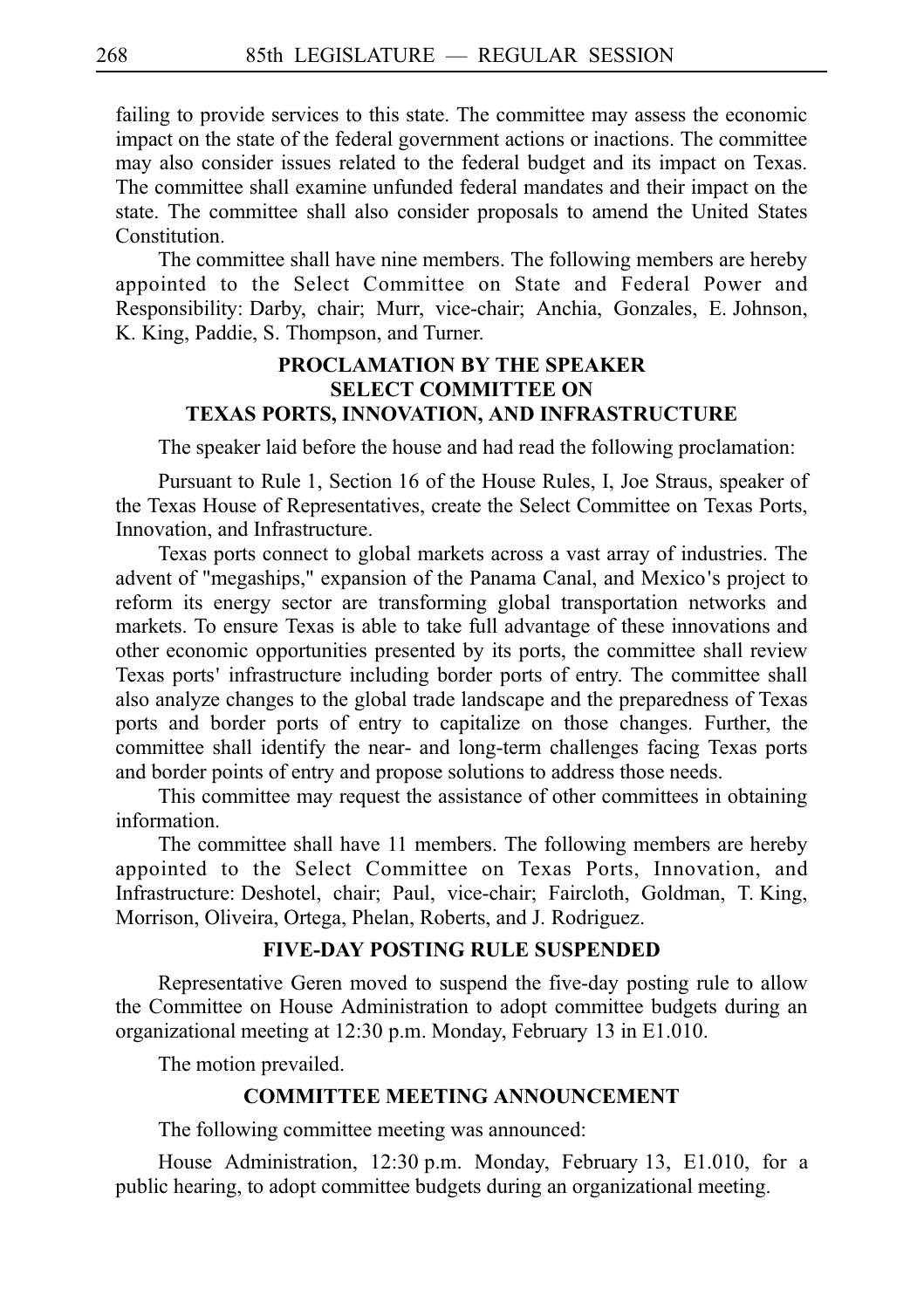# **HR 355 - ADOPTED (by E. Rodriguez)**

Representative E. Rodriguez moved to suspend all necessary rules to take up and consider at this time **HR** 355.

The motion prevailed.

The following resolution was laid before the house:

**HR 355**, Recognizing February 9, 2017, as Craft Brewers Day at the State Capitol.

(Hefner in the chair)

**HR 355** was adopted.

On motion of Representatives Dale, Springer, and Isaac, the names of all the members of the house were added to **HR** 355 as signers thereof.

# **HR 365 - ADOPTED (by Y. Davis)**

Representative Y. Davis moved to suspend all necessary rules to take up and consider at this time **HR** 365.

The motion prevailed.

The following resolution was laid before the house:

**HR 365**, In memory of Ruby Lee O'Neal Greene.

**HR 365** was unanimously adopted by a rising vote.

# **FIVE-DAY POSTING RULE SUSPENDED**

Representative Zerwas moved to suspend the five-day posting rule to allow the Committee on Appropriations to hear invited testimony on budget matters at 7:30 a.m. Monday, February  $13$  in E1.030.

The motion prevailed.

#### **COMMITTEE MEETING ANNOUNCEMENT**

The following committee meeting was announced:

Appropriations, 7:30 a.m. Monday, February 13, E1.030, for a public hearing to hear invited testimony on budget matters.

# **PROVIDING FOR ADJOURNMENT**

At 11:05 a.m., Representative Giddings moved that, at the conclusion of the reading of bills and resolutions on first reading and referral to committees, the house adjourn until  $2$  p.m. Monday, February 13 in memory of Jean Frances Milligan of Dallas.

The motion prevailed.

(Goldman in the chair)